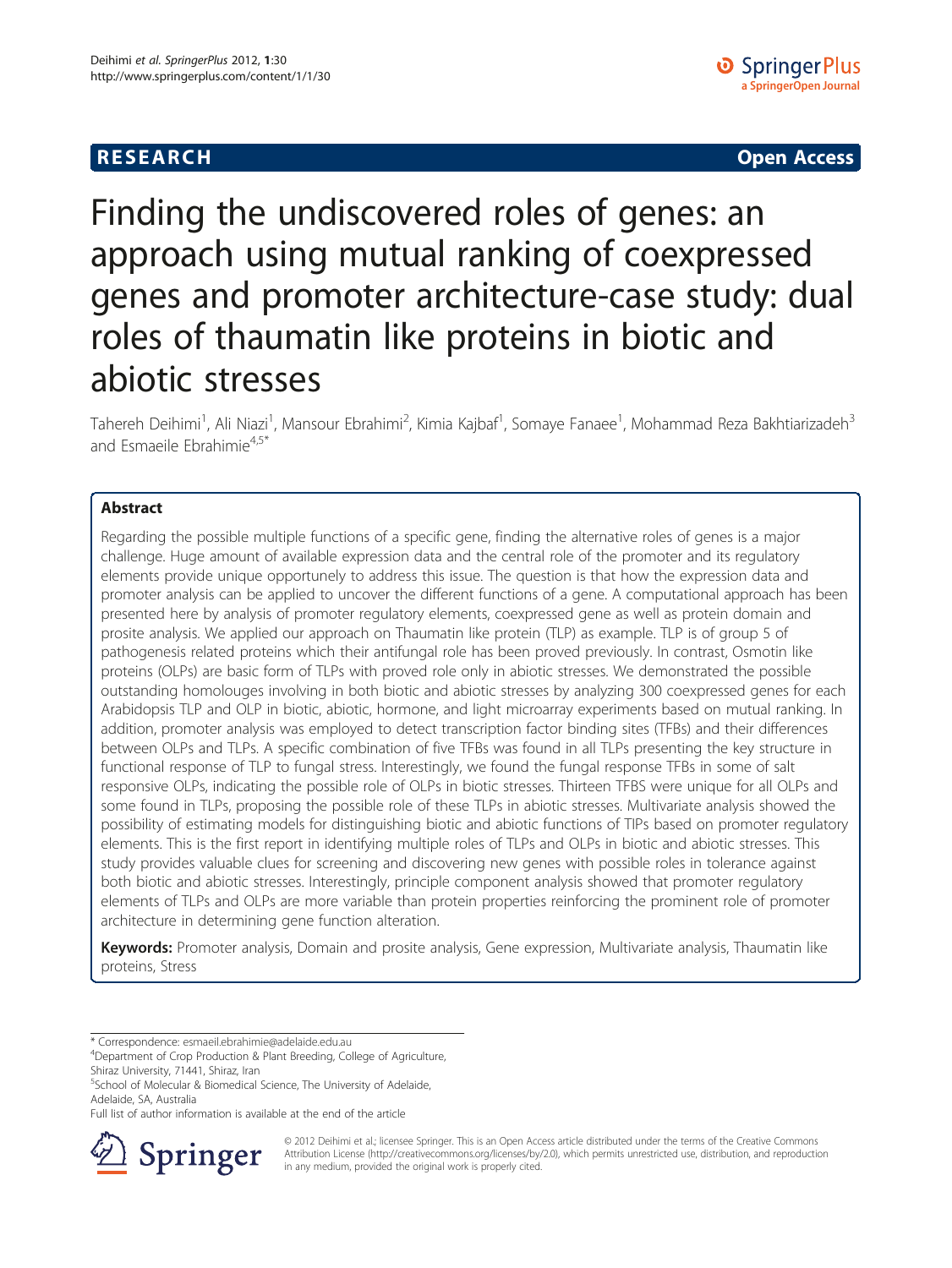## Introduction

Although non-coding sequences play a key role in transcriptional regulation, most of the studies have focused on identifying the genes and predicting their function based on coding sequences. However, gene function is the outcome of upstream non-coding promoter region and downstream coding sequence. Transcription factor binding sites (TFBs or cis-regulatory elements) which identify the specific timing and location of transcriptional activity are placed in the long non-coding sequence upstream of a gene. Diverse cis-regulatory modules are required for a specific expression pattern (Su et al. [2010](#page-9-0)). Consequently, the identification of regulatory motifs and their organization modules is an important step to improve understanding of gene expression and regulation. Consequently, promoter analysis can open a new avenue in the field of genes with unknown function.

As many phenotypes are the result of complex genegene interactions, there is an increased interest identifying gene sets underlying the expression of a given phenotype (Fichlin and FaFFA [2010](#page-9-0)). Interaction relationships among genes have not been allocated by the individual gene. Sharing the genes between different networks (cross talk) is common in system biology; as a result, one gene can play different functions. For instance, a gene can play bifunctional roles in biotic and abiotic stresses. Huge amount of available expression data and recent advances in sequencing of promoter regions provide the valuable opportunity for prediction of gene functions. However, a defined reliable approach is highly required here.

Thus, expression data and computational analysis might reveal the coexpressed gene subsets which are described to be highly correlated under one condition but uncorrelated under another condition (Varadan and Anastassiou [2006](#page-9-0)). The coexpressed genes should be analyzed by gene subsets rather than individual genes. Identification of stress specific coexpressed gene subsets is very useful for finding unfamiliar gene role (Zhang et al. [2009\)](#page-9-0). In this study, we defined a subset of coexpressed genes based on Mutual Rank (MR) index. For any given pair, gene A and gene B, the MR is calculated as an average of the rank of gene B in the coexpressed genes to gene A and the average of the rank of gene A to gene B. It has been documented that MR is the better measure of similarity than the correlation value in order to determine related genes (Obayashi et al. [2009\)](#page-9-0). This is partly because even the gene pair with low expression similarities can work together if no other genes are highly coexpressed, as in some examples where one gene is highly coexpressed according to the MRs, although expression similarities are low (Obayashi et al. [2007\)](#page-9-0).

In addition to promoter and coexpressed gene analysis, to reveal the function of proteins the use of protein

sequence patterns, especially discovery of prosite signature, is becoming one of the vital tools of sequence analysis. Short well-conserved regions of proteins are adapted as prosite (Hulo et al. [2008](#page-9-0)). They are typically enzyme catalytic sites, prosthetic group-attachment sites (haem, pyridoxal phosphate, biotin, etc.), metal ionbinding amino acids, cysteines involved in disulfide bonds or regions involved in binding a molecule (Hulo et al. [2008\)](#page-9-0). In our previous study, we employed motif and domain analysis to predict different subcellular locations of glutathione reductase proteins (Tahmasebi et al. [2012](#page-9-0)).

As example, we analyzed a family of plant defense genes in plants. Defense mechanisms of plants are induced by multiple genes during different stresses. Manipulation of multiple genes is needed to artificially confer resistance to plants which is a time-consuming and labor-intensive task. As a result, finding the genes which their transformation can up-regulate some resistant genes simultaneously is of a great interest. Except transcription factors, Thaumatin like proteins (TLPs) are one of the best candidates for this purpose (Breiteneder [2000](#page-9-0)). TLPs have been categorized as a family 5 of Pathogenesis Related Proteins (PRs) (Zhong and Shen [2004](#page-9-0)). The induction of TLPs in plants resistance mechanism during pathogen infection has been proved (Petre et al. [2011](#page-9-0)). For decades, TLPs switching on by pathogens such as bacteria, virus and fungi has been defined in many higher plants (Liu and Ekramoddoullah [2010](#page-9-0); Mukherjee et al. [2010](#page-9-0)). Although TLPs mechanisms remain unclear (Petre et al. [2011\)](#page-9-0), membrane permeability (Vigers and Selitrennikoff [1991](#page-9-0)), b-glucan binding and degradation (Sakamoto et al. [2006\)](#page-9-0), inhibition of enzymes such as xylanases (Fierens et al. [2007](#page-9-0)), aamylase, or trypsin (Schimoler-O'Rourke and Selitrennikoff [2001](#page-9-0)), possessed to some TLPs antifungal activity. Moreover participation of TLPs in pathogen defense mechanism, Rajam et al. [2007](#page-9-0) have reported other functional properties for protection against abiotic stresses (Rajam et al. [2007\)](#page-9-0).

TLPs basic isoform, Osmotin like proteins (OLPs), with a molecular weight of 24 KDa have reported as osmoprotectant in the tobacco cells (Abada et al. [1996](#page-9-0); Yun et al. [1997\)](#page-9-0). OLP protein and genomic sequence hasve been isolated from treated tobacco with high NaCl concentration (Singh et al. [1985\)](#page-9-0). Proline accumulation happens by upregulation of osmotin conferring tolerance to osmotic stress in transgenic tobacco (Barthakur SBVB [2001](#page-9-0)). Besides induction of OLPs during salt stress, evidences show that a broad range of fungal pathogens can activate these proteins (Abada et al. [1996](#page-9-0); Yun et al. [1997](#page-9-0)).

Regarding the valuable role of TLPs in resistance to both biotic and abiotic stresses, deciphering the complex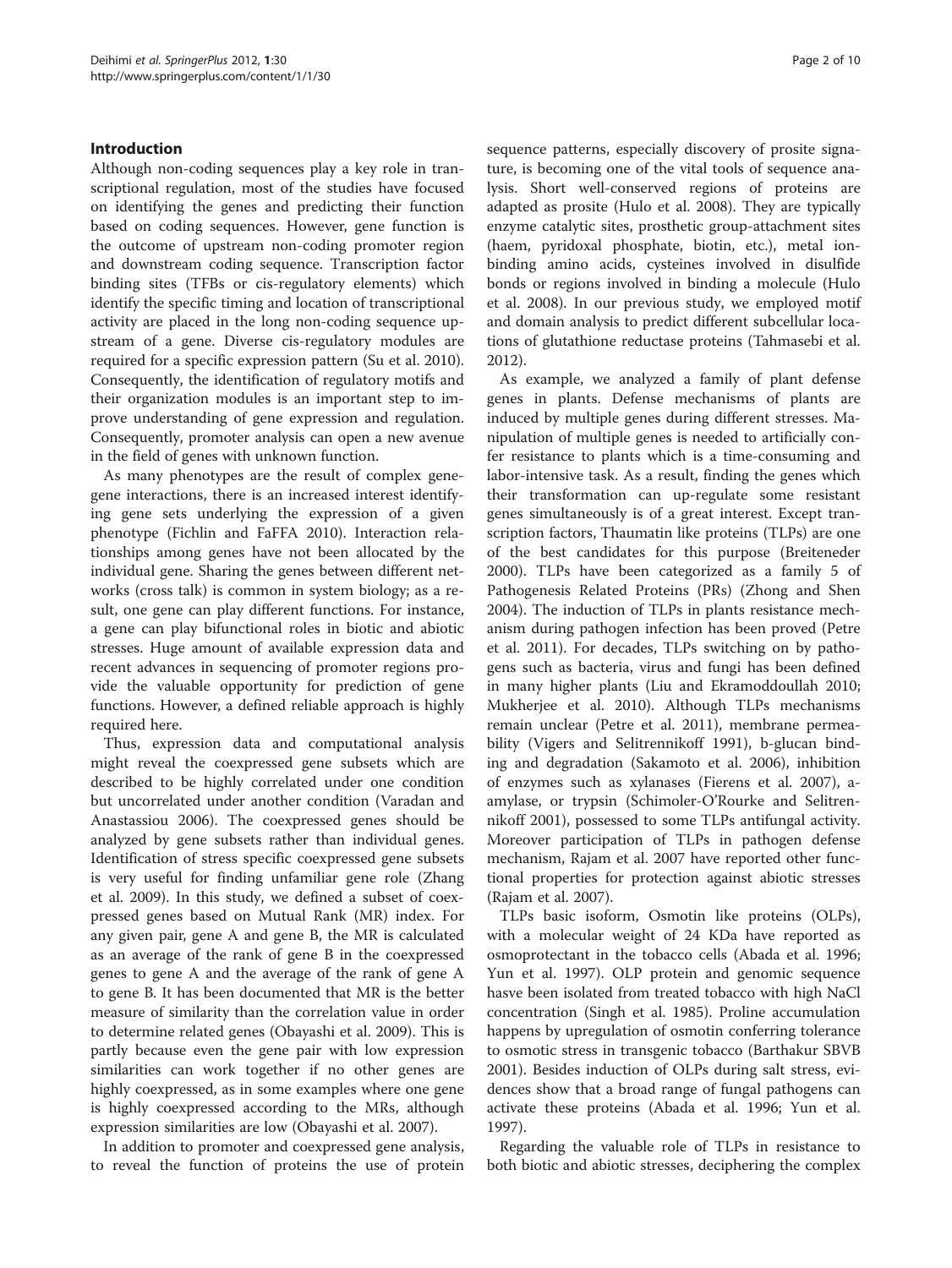<span id="page-2-0"></span>mechanism and function of these protein homologs is interesting. Bioinformatics provide valuable tools in elucidating the function of mysterious gene. In this research, promoter analysis, analysis of coexpressed genes, and prosite study were employed to shed light on diverse functions of TLPs. The nature of specific cis-elements as activators, repressors, enhancers and chromatin modifiers is detectors of gene activities and combinatorial transcriptional regulation in plants (Yu et al. [2003](#page-9-0)). However, the differences between the function of TLP and OLP promoters are remained unknown. This study discovers the key elements responsible for dual role of TLPs in both biotic and abiotic stresses by in silico TLP and OLP comparative model analysis based on promoter characteristics.

In this study, a variety of bioinformatics tools including coexpressed genes determination, in silico promoter analysis, as well as in silico domains and prosite discovery were used to provide clues for better understanding and prediction of these diverse functions of TLPs and OLPs in Arabidopsis (Arabidopsis thaliana) and Rice (Oryza sativa). Furthermore, a statistical approach has been developed for prediction and distinguishing different functions of genes based on Mutual Ranking of coexpressed genes and multivariate analysis of regulatory elements on promoter regions.

#### Result and discussion

#### Promoter analysis

Analysis of 1500 bp promoter sequence of Arabidopsis and Rice in both TLPs and OLPs groups predicted 34 fundamental specific transcription factor binding sites

(TFBs) in all promoters. Thirteen TFBs were detected by TLPs promoter analyses. In contrast, only 5 TFBS were shared between all TLP genes (Table 1).

Regarding the proved role of TLPs in fungal/biotic resistance, these 5 elements can be assumed as bioticdefense elements for TLPs function. Interestingly, these 5 biotic-defense TFBs were found on some of OLPs (Table [2\)](#page-3-0). As a result, theses OLPs can be expressed during salt abiotic stresses and biotic fungal stress making them as super resistance genes. It should be noted that identification of these genes by common laboratory techniques is a time-consuming and expensive method, while this rapid bioinformatics approach can provide a short list of potential outstanding homologs with dual resistance properties for further laboratory tests.

Rice OLP isoform (Os01g0839900) does not carry the shared elements of TLPs. In contrast, the majority of OLPs in Arabidopsis contain the shared biotic responsible elements of TLPs (Table [2](#page-3-0)). Consequently, these OLPs homologes may upregulate in both biotic and abiotic stresses. The sequences and the predicted ciselements of Rice OLP (Os01g0839900) and Rice TLP (Os04g0689900) have been presented in Figure [1](#page-4-0) and Figure [2](#page-4-0).

In silico promoter analysis of OLPs detected 21 TFBS which 13 of them were shared between all OLPs (Table 1). The function of these 13 TFBS mainly was related to salt stress. Some TLPs carry this structure similar to OLPs showing possible roles in salt/abiotic resistance as well as fungal/biotic resistance (Table [2](#page-3-0)). Some TLPs in Rice had the OLP-salt resistance elements except 3 of them showing the role in fungal stress (Table [2\)](#page-3-0).

Table 1 Transcription factor binding sites on the promoter region of Thaumatin like proteins (TLPs) and Osmotin like proteins (OLPs)

| Thirteen cis-acting regulatory elements which are shared<br>between all OLPs |                                                                           | Five cis-acting regulatory elements which are shared<br>between all TLPs |                            |  |
|------------------------------------------------------------------------------|---------------------------------------------------------------------------|--------------------------------------------------------------------------|----------------------------|--|
| Name                                                                         | Function                                                                  | Name                                                                     | <b>Function</b>            |  |
| ABRE                                                                         | ABA inducible transcriptional activator                                   | <b>ASRC</b>                                                              | Pathogen defense           |  |
| CAAT                                                                         | CAAT box                                                                  | <b>CCAF</b>                                                              | Circadian clock associated |  |
| <b>CARM</b>                                                                  | CA-rich element                                                           | L <sub>1</sub> BX                                                        | Homeodomain protein        |  |
| <b>CNAC</b>                                                                  | Calmodulin binding NAC protein                                            | NCS <sub>1</sub>                                                         | Nodulin consensus sequence |  |
| <b>GAGA</b>                                                                  | (GA)n/(CT)n binding proteins                                              | WBXF                                                                     | Pathogen defense           |  |
| <b>IDDF</b>                                                                  | Intermediate zinc figure protein                                          |                                                                          |                            |  |
| <b>LEGB</b>                                                                  | Iron-deficiency-responsive element                                        |                                                                          |                            |  |
| <b>MIIG</b>                                                                  | Activator of flavonoid biosynthesis gene                                  |                                                                          |                            |  |
| <b>NACF</b>                                                                  | Transcription factor binding to the iron<br>deficiency-responsive element |                                                                          |                            |  |
| OPAQ                                                                         | Transcriptional activator                                                 |                                                                          |                            |  |
| <b>PSPE</b>                                                                  | SA induction of secreted gene                                             |                                                                          |                            |  |
| SPF <sub>1</sub>                                                             | DNA binding protein that binds to beta amylase                            |                                                                          |                            |  |
| <b>WNAC</b>                                                                  | NAC domain DNA binding factor                                             |                                                                          |                            |  |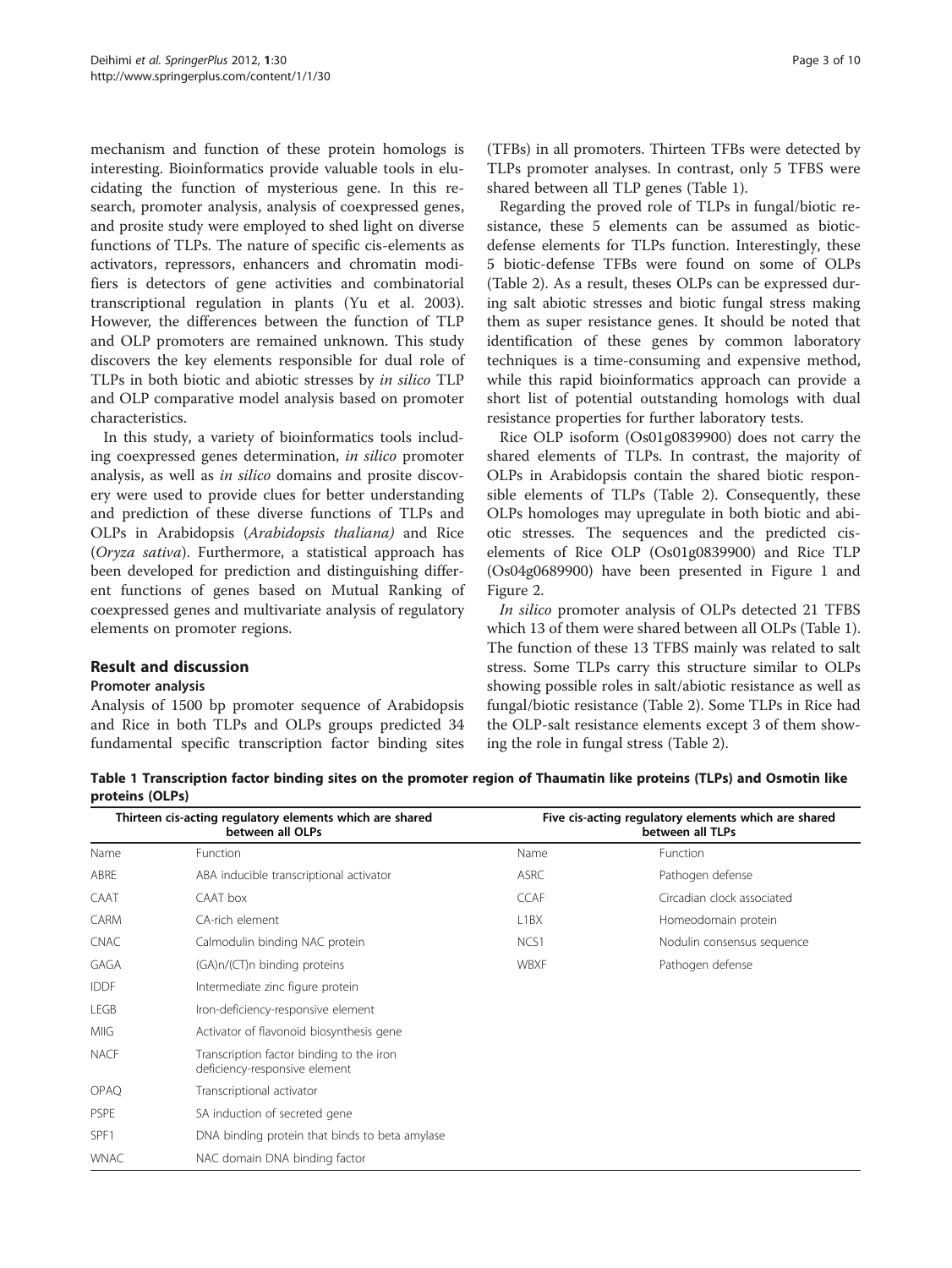<span id="page-3-0"></span>With regard to the central role of the promoter and its regulatory elements, it seems that the most researchers have missed the outstanding advantages of promoter analysis in prediction of gene function and discovering the genes with similar function. Here, for the first time, we found the conserved combination model of regulatory elements on the promoter of TLP fungal resistance genes (ASRC/CCAF/L1BX/NCS1/WBXF) which can efficiently be used for screening the genes with unknown function and finding the new effective genes in fungal and biotic resistance. In the same road, a unique complex regulatory element combination (ABRE/CARM/ CNAC/GAGA/IDDF/LEGB/MIIG/NACF/OPAQ/SPF1/ WNAC) was found for screening the effective genes involved in abiotic salt stress (Table [1](#page-2-0)).

The results revealed the dramatic differences between OLPs in rice with Arabidopsis. While most of Arabidopsis OLPs promoters carry the additional fungal response TFBs, Rice OLPs does not have this structure. In other words, opposite to Arabidopsis, Rice OLPs are mainly involved in salt stress. This finding highlights the crucial role of considering homolog source of gene and promoter at the time of gene isolation and transferring.

#### Coexpressed gene analysis

Another in silico analysis tool, which can provide valuable clues about different functions of a gene, is analysis of coexpressed genes with gene of interest using available

transcriptomics data in databases. The analysis of coexpressed gene using deposited microarray data indicated the role of some Arabidopsis's TLPs in abiotic stresses and some OLPs in biotic stresses (Table [3,](#page-5-0) [Additional file 1](#page-9-0)). We analyzed 300 coexpressed genes and selected some genes with MR < 10 for each TLPs and OLPs in biotic, abiotic, hormone and light microarray experiments by ATTED-II ([http://atted.jp\)](http://atted.jp). Based on the function of each coexpressed gene in each experiment, we could suggest the outstanding role of some TLPs and OLPs in response to both biotic and abiotic stresses. As presented in Table [3](#page-5-0), among 21 TLPs, just 2 of them (AT1G19320/AT4G36000) has no coexpressed gene with MR < 10 in abiotic experiments revealing that these two isoforms upregulate speci-

ficly in biotic experiments. This result identified that AT1G19320 and AT4G36000 can be activated solely in response to biotic stresses in plants. In contrast, other 19 isoforms of TLPs have coexpressed gene with MR < 10 in both biotic and abiotic stresses. This result suggests the bifunctional role of some TLPs homologs in response to biotic and abiotic stresses (Table [3](#page-5-0), [Additional file 1](#page-9-0)). In OLP group, AT2G28790 does not activate by biotic stresses because there is no coexpressed gene by MR < 10 in biotic experiments by this OLP homolog. In contrast, there are 7 genes (At3g12500/At1g02220/ At3g01420/At3g60140/At1g55020/At2g14620/At3g21500) in biotic microarray experiments which coexpressed by another isoform of OLP (At4g11650).

Table 2 Screening the Thaumatin like proteins which can perform dual function against fungal (biotic) and salt (abiotic) stresses through presented promoter regulatory element model (TFBs) in this research for biotic and abiotic stresses

| Organism    | Locus                       | <b>Primary resistance</b><br>function | Extra regulatory elements related to another<br>type of stress (biotic/abiotic) | Secondary predicted<br>resistance function |
|-------------|-----------------------------|---------------------------------------|---------------------------------------------------------------------------------|--------------------------------------------|
| <b>TLP</b>  |                             |                                       |                                                                                 |                                            |
|             | Arabidopsis AT1G75030 (TLP) | Fungal resistance                     | ABRE/CAAT/CARM/IDDF/OPAO/PSPE/SPF1/WNAC                                         | Salt resistance                            |
|             | Arabidopsis AT1G18250 (TLP) | Fungal resistance                     | ABRE/CARM/CNAC/GAGA/IDDF/LEGB/MIIG/NACF/OPAO/SPF1/WNAC                          | Salt resistance                            |
|             | Arabidopsis AT1G73620 (TLP) | Fungal resistance                     | CAAT/CARM/CNAC/GAGA/IDDF/NACF/OPAQ/PSPE/SPF1/WNAC                               | Salt resistance                            |
|             | Arabidopsis AT1G77700 (TLP) | Fungal resistance                     | ABRE/CAAT/CARM/CNAC/GAGA/IDDF/MIIG/OPAQ/PSPE/SPF1                               | Salt resistance                            |
|             | Arabidopsis AT4G36010 (TLP) | Fungal resistance                     | ABRE/CAAT/CARM/CNAC/GAGA/IDDF/LEGB/MIIG/NACF/<br>OPAO/PSPE/SPF1/WNAC            | Salt resistance                            |
| Arabidopsis | AT4G38660.1 (TLP)           | Fungal resistance                     | CAAT/CNAC/GAGA/IDDF/MIIG/NACF/OPAQ/PSPE/SPF1                                    | Salt resistance                            |
| Arabidopsis | AT5G02140 (TLP)             | Fungal resistance                     | ABRE/CARM/CNAC/MIIG/NACF/OPAQ/PSPE/WNAC                                         | Salt resistance                            |
| Arabidopsis | AT5G40020 (TLP)             | Fungal resistance                     | ABRE/CAAT/CARM/IDDF/NACF/OPAQ/SPF1/WNAC                                         | Salt resistance                            |
| Rice        | Os04G0689900 (TLP)          | Fungal resistance                     | ABRE/CAAT/CARM/CNAC/IDDF/LEGB/MIIG/NACF/<br>OPAO/PSPE/SPF1                      | Salt resistance                            |
| Rice        | Os10G0412700 (TLP)          | Fungal resistance                     | ABRE/CAAT/CARM/CNAC/GAGA/LEGB/MIIG/NACF/<br>OPAO/PSPE/SPF1/WNAC                 | Salt resistance                            |
| OIP         |                             |                                       |                                                                                 |                                            |
|             | Arabidopsis AT2G28790 (OLP) | salt resistance                       | ASRC/CCAF/L1BX/NCS1/WBXF                                                        | Fungal resistance                          |
|             | Arabidopsis AT4G11650 (OLP) | salt resistance                       | ASRC/CCAF/NCS1/WBXF                                                             | Fungal resistance                          |
|             | Arabidopsis AT1G75800 (OLP) | salt resistance                       | ASRC/CCAF/L1BX/NCS1/WBXF                                                        | Fungal resistance                          |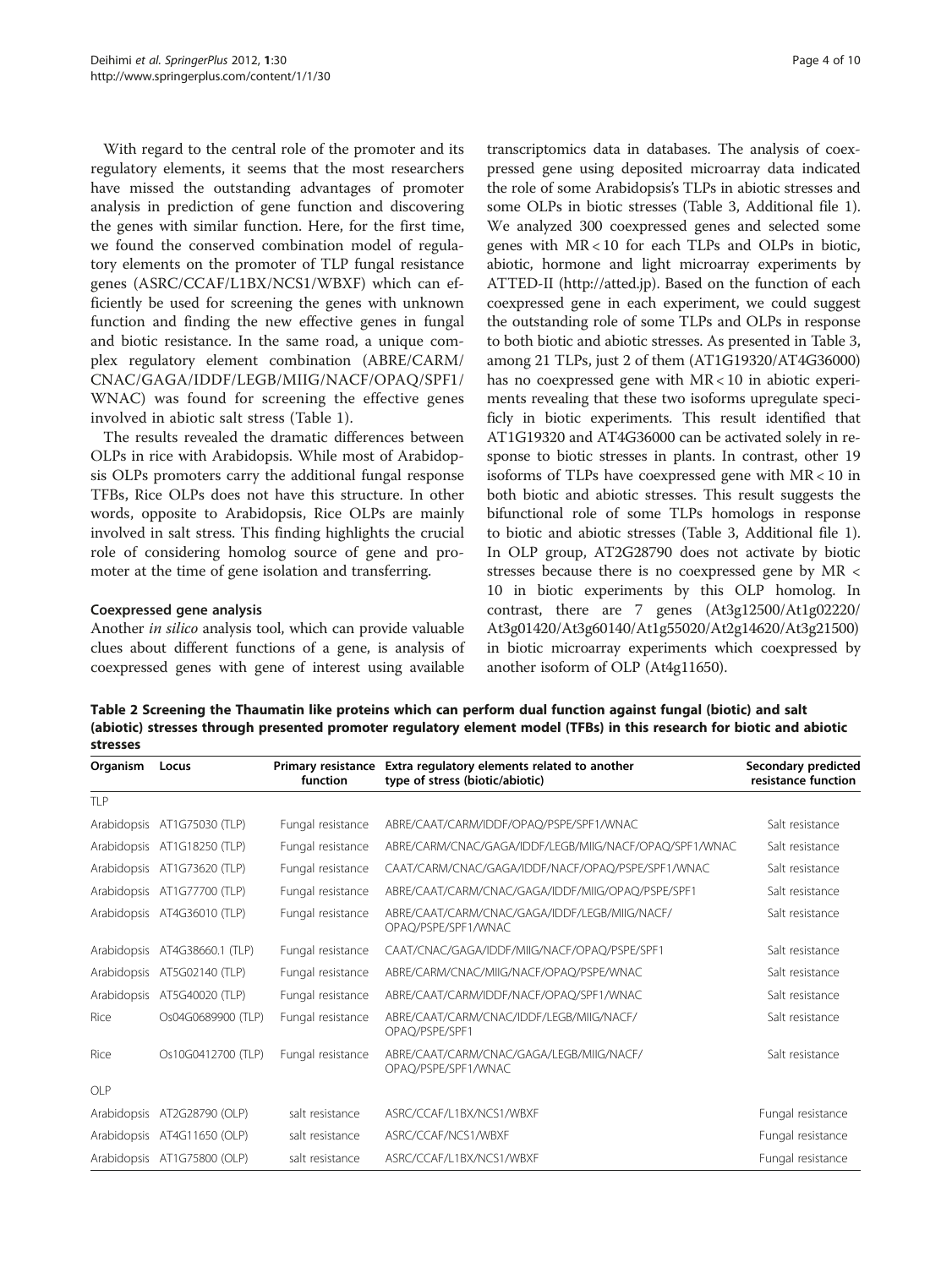<span id="page-4-0"></span>

| ATGCACCACGGCCCAGCTCTGGCCGGCCGGCCGTGCGGTGCGCGAAACACAAACGCCGCCGGACCTCGTCC                                                                                                                               | 74   |
|-------------------------------------------------------------------------------------------------------------------------------------------------------------------------------------------------------|------|
|                                                                                                                                                                                                       | 148  |
| <b>EATT</b> CCTCTGTCGGCACCCCTACCGCTCAGGTTCAGTAGCTGGCAGCCTGGTAACAAGTTTCTTCTT<br><b>NACF</b>                                                                                                            | 222  |
| GGAGCGCGCTTCATGCTGCCCAGTTTTTACAGATACCGAGCAGTGCCATTTCAGCTCCTAGTGGTAGCATCACT                                                                                                                            | 296  |
| CAATCCGGGTGACCACTCCCGACATTACCAACAAGCACATGGGCTATGTCGTTTCGAACAATTCAGATCCGAAC                                                                                                                            | 370  |
| AGATGAACCCCGCGGGGCTTGCGAAGGCAAAGGACTTGAGTACGGGAGTTTCATTAGCCGACGAGATATACGTA                                                                                                                            | 444  |
| CAGCGTCTAGTCTT <del>AAGGGGTGTTTGGGA</del> ACTAGAGACTAAATTTTTGTGAAAGGGATTAAAGTTTAGCCCTAC 518<br><b>MIIG</b>                                                                                            |      |
|                                                                                                                                                                                                       | 592  |
| TGCGTCCAAGTAAACATCAGAATGAAAGCGAGAGTTTTTGAAAGTTAGCGTCAAATTAAACTGCAATCCGCGCT                                                                                                                            | 666  |
| AAGATGGGGAGTAACAAAGTGTAGTAGCCTGACAGGGGGAGCACTAGGATAACATGTGGGGGCAGAGGAGTACA                                                                                                                            | 740  |
| CGGCTCAATGTGAAAAAAAGCAACCGAAAAGGCAGTAAAAAGCAAAAACAAAGCGAAAGCGATCCCGGTGTTCAGG 814<br>OPAO                                                                                                              |      |
| CTTTCAGCACGATGGCATGATHICGTCCACGTCGCAGGCGTATTGCTCTTGGCAGATTCCCCTGGAGCGCCAGG 888                                                                                                                        |      |
| GAACCCGAGGTGGAGAACAACGGAAGAACAGTGTGTGAGAARGCTGGTACGTCTCCTTQCCTCGTATCCAATCQA<br><b>ABRE</b>                                                                                                            | 962  |
|                                                                                                                                                                                                       | 1036 |
| AAGAAAAATACCGCATTGCCATATTGGCATGGGCCATGATGGTCCATGGAGGTGGAGGTGCCTTGCTATAGGAT 1110<br><b>PSPE</b>                                                                                                        |      |
| TATTGCCAGGAAGGCAACACCGGCCGGCCACTACCCTCGGTTCTCGCGGATTATTACCGTTTTCTTCCCGCTAG 1184                                                                                                                       |      |
|                                                                                                                                                                                                       |      |
| AAGGATAGGTAACTTCGAGATAACCTTCTCGAATGATACCATTCCAAGAAGATAAGTCCTGAGTCATGAAAATG<br><b>UPAU</b>                                                                                                             | 1332 |
| CAAATAGTTTTTCCAAGTTTTGATAAACCCATTCAGAATTTAGAAGTTCTCCACAAAAAAACAAGCCACCTTCC<br><b>NACF</b>                                                                                                             | 1406 |
| CTCTGTGTTATACTTGGACATGCCAAACCACGACAACAACAACAACGACGTCGCCTATAAAAACCCCCTAAA 1480<br>ABRE<br><b>QP30</b>                                                                                                  |      |
| ACCCCTGACCTATCACCACCA                                                                                                                                                                                 | 1501 |
| Figure 1 The sequence and the predicted cis-elements of the positive strand of putative promoter region of OLP in Rice<br>(Os01q0839900). This homolog solely contains abiotics elements on promoter. |      |
|                                                                                                                                                                                                       |      |

| TATATGACTAGACAATTTGTGTACGTTCCGCCTAGTAGTTTGATGTTCCCGGTTGAAGCAAACTAGCGAAI                                                | 74   |  |  |  |  |  |
|------------------------------------------------------------------------------------------------------------------------|------|--|--|--|--|--|
| ATAACCIGCTTACCCATTACAGTAGTTACTCCAGTATACAAGGGCTGCCTCGAGTTGTGTCGCTTCGTTTTTTA 148<br><b>CNAC</b>                          |      |  |  |  |  |  |
|                                                                                                                        |      |  |  |  |  |  |
| TACATGGTGATCATTTCCTTCCTGTGGACTGCGTATCGGGAGCCCGAGGAGGCATCGAGTGGCCCGAGATTGTC 296                                         |      |  |  |  |  |  |
|                                                                                                                        | 370  |  |  |  |  |  |
|                                                                                                                        |      |  |  |  |  |  |
| CCTAGGACAGAAACCACCTTACAAACAAACCGTTTTGCAAAACAACCGGTTTTGGTAGATTAGAGAATCGATAT 518                                         |      |  |  |  |  |  |
|                                                                                                                        |      |  |  |  |  |  |
|                                                                                                                        |      |  |  |  |  |  |
| ATTTCCATTACTAGAAACAGGAATAAGTGTCATTACAGAACAAGAGAGTAAAGAAGGGAGTAAATTGTATTA 740                                           |      |  |  |  |  |  |
| TTATATTGACTATGTTTTTTTTTCCCGATTAATATGATAATTTCTAGGCCGTGAGAGTGAACATGTAGGCTCCT 814                                         |      |  |  |  |  |  |
|                                                                                                                        |      |  |  |  |  |  |
|                                                                                                                        |      |  |  |  |  |  |
|                                                                                                                        | 1036 |  |  |  |  |  |
| AITTTGTAGTAGTGATTAATCCATGATTAGCGTATGTGATGCCTAAAGTAATATGTACTAATTATAGATTAATT 1110<br><b>CCAP</b>                         |      |  |  |  |  |  |
| AGGCTTAAAAAATTTATCTCACGAATTAGCTCTAATTTATGTAATTTGTAATTAGTCTATATTTAATAT 1184                                             |      |  |  |  |  |  |
| TACAAATTAACGTCCAAACATCCTATGTGATAGGTTTAGTCCATGATACAAACACCACTTAAAGTTGTCATTCA 1258                                        |      |  |  |  |  |  |
| GCTTCAACTCCGGCTGGAATGTACGGATGTCCAAATATGCGAIGAGTTAACCGCGAATGGAGGGAAGAGCGAGG 1332<br>OP <sub>30</sub>                    |      |  |  |  |  |  |
|                                                                                                                        |      |  |  |  |  |  |
| CTARIGIGIGCALCHICTATICCIGCATGCCICAATCAATCITTTCATTCTGGCAGGTTATATATACA 1480<br>TITUE                                     |      |  |  |  |  |  |
| ATCACATACAGACAGGTGTTG                                                                                                  | 1501 |  |  |  |  |  |
| Figure 2 The sequence and the predicted cis-elements of the positive strand of putative promoter region of TLP in Rice |      |  |  |  |  |  |
| (Os04q0689900). This homolog contains both abiotics and biotic elements on promoter.                                   |      |  |  |  |  |  |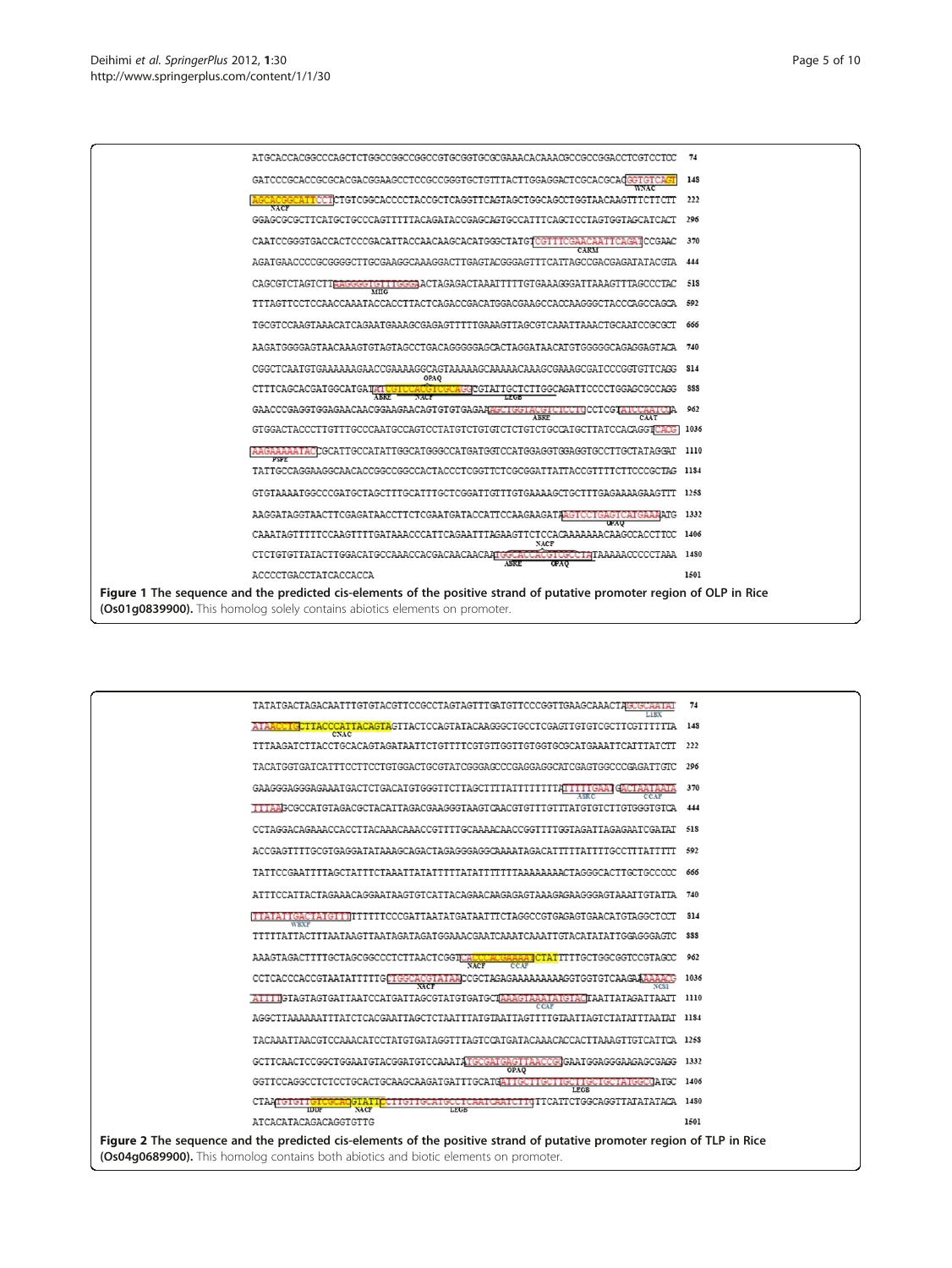At2g17840/At3g10300/ At1g20450/At1g75860

| Illkk     | Type       | <b>Coexpressed genes</b><br>in abiotic microarray<br>experiments                                                                                                     | <b>Coexpressed genes</b><br>in biotic microarray<br>experiments                                          | <b>Coexpressed genes</b><br>in hormone microarray<br>experiments                                                                                           | <b>Coexpressed genes</b><br>in light Microarray<br>experiments | <b>Fnction</b><br>prediction   |
|-----------|------------|----------------------------------------------------------------------------------------------------------------------------------------------------------------------|----------------------------------------------------------------------------------------------------------|------------------------------------------------------------------------------------------------------------------------------------------------------------|----------------------------------------------------------------|--------------------------------|
| At1g73620 | TLP        | At3g03130/260118_s_at                                                                                                                                                |                                                                                                          | At2q20515/At5q50375/<br>At3g20015/At5g08640                                                                                                                |                                                                | abiotic                        |
| At1G75030 | TLP        | At2g03200/At2g24140/<br>At3q06390/At2q22510                                                                                                                          |                                                                                                          |                                                                                                                                                            | 254338 s at/<br>At3q06390/247765_at                            | abiotic                        |
| At1G18250 | <b>TLP</b> | At3q53190/At4q15830/<br>At1g21880/At2g25060/<br>At1q44110/At2q36200/<br>At1q29980/At5q48360/<br>At2g27970/At2g28790/<br>At4g03100/At5g62550/<br>At4g39630/At1g33040/ | At4g34160/At1g02730/<br>At1g76540/At1g30600/<br>At4g31840/At2g13820/                                     | At4g34160/At3g02640/<br>At3g15680/At5g16250/<br>At2g36570/At4g31840/<br>At1q47670/At1q72670/                                                               |                                                                | Abiotic/<br>biotic             |
| At5G24620 | <b>TLP</b> | At5q43830/At1q24120/<br>At1g03160/At3g21060/<br>At5g24610/At2g01130/                                                                                                 |                                                                                                          | At5q47500/At3q57470/<br>At3q33530/265974_at                                                                                                                | At3g55020                                                      | abiotic                        |
| At5G02140 | TLP        | At1g64920/At2g42250/                                                                                                                                                 |                                                                                                          |                                                                                                                                                            |                                                                | abiotic                        |
| AT1G19320 | <b>TLP</b> |                                                                                                                                                                      |                                                                                                          |                                                                                                                                                            |                                                                | biotic                         |
| AT1G20030 | <b>TLP</b> | At4g23040/At1g22770/<br>At4q18270/At3q53990/<br>At4g18530                                                                                                            | At2q31360/<br>At4g18270At4g25480/<br>At3q24515At1q48330/<br>At2g45560                                    |                                                                                                                                                            |                                                                | Abiotic/<br>biotic             |
| AT1G75040 | TLP        | At5q60950/At5q55450/<br>At2g32680                                                                                                                                    | At5q24530/At2q18660                                                                                      | At3g57240/At2g14560/<br>At5g55450/At2g18660/<br>At2g14610/254265_s_at/<br>At5g10760                                                                        |                                                                | Abiotic/<br>biotic             |
| AT1G75050 | <b>TLP</b> | At3q06100/At3q23770/<br>At5g53190                                                                                                                                    |                                                                                                          |                                                                                                                                                            |                                                                | abiotic                        |
| AT1G75800 | <b>TLP</b> | At3g05120/At2g15890/<br>At4g05150/At1g28330                                                                                                                          | At3g60530/At1g22740                                                                                      |                                                                                                                                                            | At1g74840                                                      | Abiotic                        |
| AT1G77700 | TLP        | At5q20870/At5q56720/<br>At1g73370/At3g15800/<br>At5q25370/250853_s_at                                                                                                |                                                                                                          |                                                                                                                                                            |                                                                | abiotic                        |
| AT2G17860 | <b>TLP</b> | At1g04625                                                                                                                                                            |                                                                                                          |                                                                                                                                                            |                                                                | abiotic                        |
| AT2G28790 | TLP        | At2q37910/At2q10340/<br>At2q15810/At1q28160/<br>At2q02550/At3q15860/<br>At1g67220                                                                                    | At1q33220/<br>At2g11010At1g32980/<br>At1q30473/At1q63540                                                 |                                                                                                                                                            |                                                                | Abiotic/<br>biotic             |
| AT4G18250 | TLP        | At1g67800/At2g38290/<br>At1q08050/At1g79680/<br>At3g09010/At4g29050/<br>At3q09405/At4q11850/<br>246927_s_at                                                          | At3g19010/<br>At3g59660At3g28450/<br>At4g23150 At4g23280/<br>At4q03450 At1q51890/<br>At1q51920/At1q26420 | At4g26120/At5g26920/<br>At2g38290/At2g20142/<br>At2g37910/At1g64250/<br>246927_s_at/At1g57630<br>At1g01340/At1g43680/<br>At2g23680/At1g18570/<br>At4g11850 |                                                                | Abiotic/<br>biotic             |
| AT4G24180 | TLP        | At5q03310/At3q25190/<br>At2q47560/At3q13760                                                                                                                          |                                                                                                          |                                                                                                                                                            |                                                                | abiotic                        |
| AT4G36000 | TLP        |                                                                                                                                                                      |                                                                                                          | At2g03360/At4g01890                                                                                                                                        |                                                                | Hormone<br>response/<br>biotic |
| AT4G36010 | TLP        | At3q50260/At3q04010/<br>At5q63370/At4q35985/<br>At3q59350/At4q18280/<br>246178_s_at/At5q17850/<br>At1q11960/At1q09950/<br>At1g02270/At2g23340/                       | At1q01470/<br>At1g16850At1g20450/<br>At1q51090                                                           | At5q23850/                                                                                                                                                 |                                                                | Abiotic/<br>biotic             |

## <span id="page-5-0"></span>Table 3 Coexpressed genes with TLPs and OLPs loci in different biotic, abiotic, hormone and light microarray experiments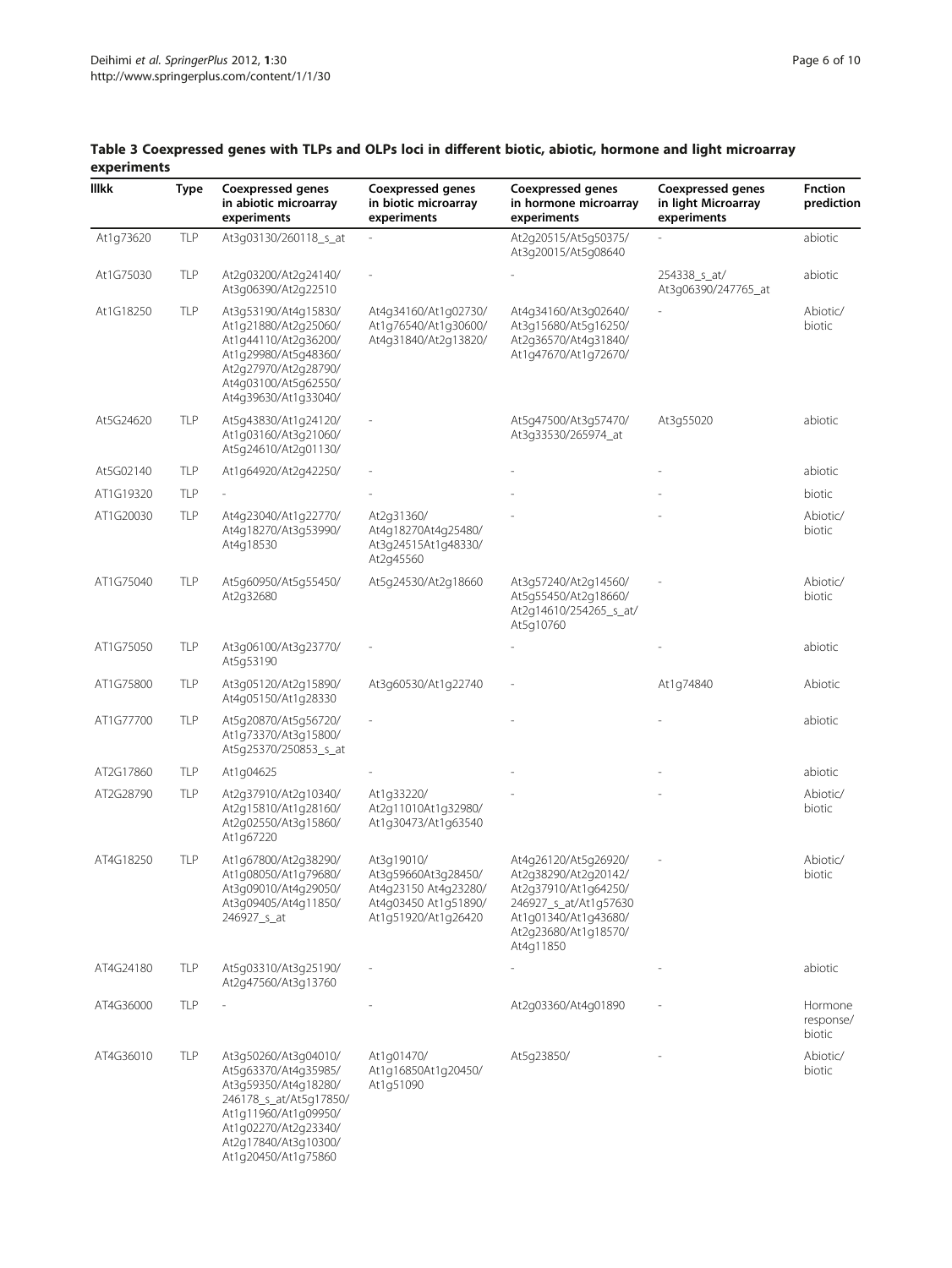Table 3 Coexpressed genes with TLPs and OLPs loci in different biotic, abiotic, hormone and light microarray experiments (Continued)

| AT4G38660   | <b>TLP</b> | At1g64450/At3g49670/<br>At1q70710/At2q27810/<br>At1q18650/At1q68400/<br>At1g74690/At5g67200/<br>At5q65700/At2q05790/<br>At3q08680/At3q17840/<br>At3q56370/At5q51560/<br>At3q53190 | At3g15680/At3g56370/<br>At5q51560                                                 | At2q05920/At3q49670/<br>At5g58480/At3g19820/<br>At1q70710/At5q55730/<br>At4q29360/At1q77630/<br>At1q74690/At5q65700/<br>At5q51560 |                                                                                                                                    | Abiotic/<br>biotic |
|-------------|------------|-----------------------------------------------------------------------------------------------------------------------------------------------------------------------------------|-----------------------------------------------------------------------------------|-----------------------------------------------------------------------------------------------------------------------------------|------------------------------------------------------------------------------------------------------------------------------------|--------------------|
| AT4G38670   | <b>TLP</b> | At3q05100/At3q54720/<br>At2q24150                                                                                                                                                 |                                                                                   | At3q20070                                                                                                                         |                                                                                                                                    | abiotic            |
| AT5G40020   | <b>TLP</b> | At1q20850/At3q62020/<br>At3q16920/At5q19870/<br>At1q43790/At1q32100/<br>At3q59690/At4q08160                                                                                       | At2q38080/<br>At3q16920265174_s_at/<br>At4q35350                                  |                                                                                                                                   | At1q24030/<br>At3q62160/At5q60720/<br>At1q43790                                                                                    | Abiotic/<br>biotic |
| AT4G11650.1 | OLP        | At1q73260/At5q43580/<br>At3q01420/At5q17330/<br>At1g76930/At5g63600/<br>At5q44380/At1q70850/<br>At1q18980/267053 s at/<br>256994_s_at/At2q18370/<br>At2q01520                     | At3q12500/At1q02220/<br>At3q01420/At3q60140/<br>At1q55020 At2q14620/<br>At3q21500 | At3q12500/At4q16260/<br>At3q04720                                                                                                 | At3q12500/<br>At1q73260At5q43580/<br>At4q16260 265920_s_at/<br>At3q09220/At4q23700/<br>At3q04720/At2q45220/<br>At4q05200/At2q43510 | Abiotic/<br>biotic |
| AT2G28790.1 | <b>OLP</b> | At3q08770/At1q18250/<br>At3q06030/At1q75640/                                                                                                                                      |                                                                                   | At5q28640                                                                                                                         |                                                                                                                                    | abiotic            |

Coexpressed genes were selected based on Mutual Rank (MR) < 10.

Interestingly, to some extent, the results of coexpressed analysis were confirmed by the results of promoter analysis. As example, we found fungal and salt response elements on At4g11650 promoter, and in the same line, coexpressed analysis proved the dual expressions of At4g11650 and its associated genes in both biotic and abiotic microarray experiments. This finding suggests that coexpressed gene selected by MR index can be used to justify the activation of in silico discovered promoter regulatory elements (TFBs) and uncovering the different functions of genes.

#### Domains and prosite analysis

Difference in the function of genes can be tracked in their coding sequences (which results in different protein structures) or in the promoter region (which results in different protein structure). In this part of study, domains and prosite of OLPs and TLPs homologs were extracted and compared. Domain analysis did not result in distinct differences between TLPs and OLPs as domain did not found in the majority of sequences ([Add](#page-9-0)[itional file 2](#page-9-0)). Interestingly, prosite assay resulted in distinct differences between salt and fungal homologs (Figure 3, [Additional file 3](#page-9-0)). Figure 3 shows that some prosites have different distributions between TLP and OLP. CK2\_PHOSPHO\_SITE Casein kinase II phosphorylation site (PS00006), PKC\_PHOSPHO\_SITE Protein kinase C phosphorylation site (PS00005), and ASN\_ GLYCOSYLATION N-glycosylation site (PS00001) are more abundant in OLP compared to TLP homologs

(Figure 3).In contrast, THAUMATIN\_2 Thaumatin family profile (PS51367) and CAMP\_PHOSPHO\_SITE cAMP- and cGMP-dependent protein kinase phosphorylation site (PS00004) are more frequent in TLP homologs (Figure 3). It can be concluded that differences in gene function in protein level can be traced in prosites

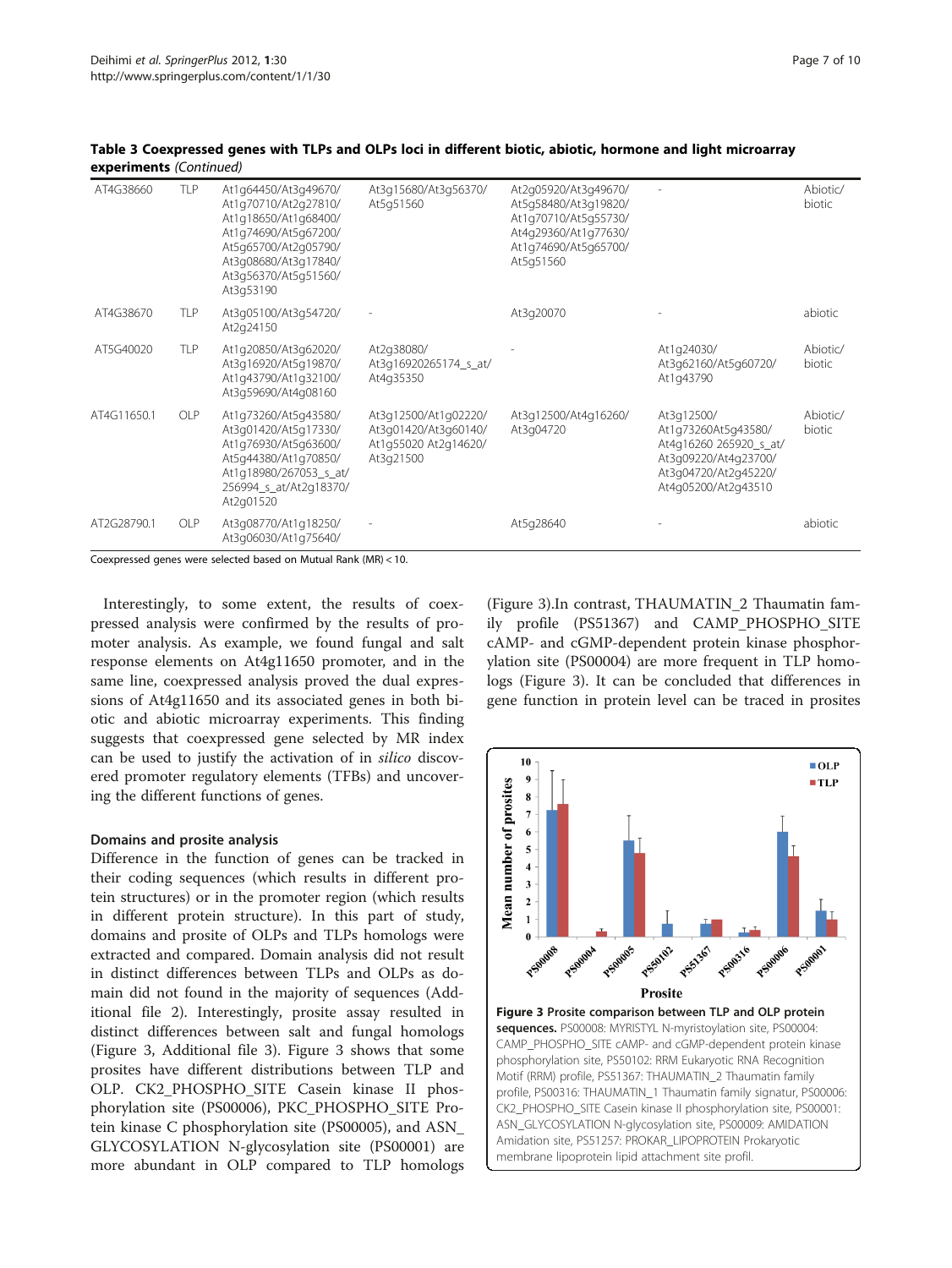which are biologically significant short sequences in comparison to domains. It should be noted that changing or adding domains (larger organization) needs more energy than prosite alteration.

Comparative multivariate analysis of promoter regulatory elements and prosite elements of TLP and OLP homologs Using TFBs as variables, principle component analysis (PCA) carried out to find underling dimensions of promoter regulatory elements of TLP and OLP homologs. The first two principle components accounted for the 44.7% of variation in data. The formula of the first and second components are presented here:

$$
\begin{aligned} \text{PCA1} & = -0.348 \text{ABRE} + 0.367 \text{CAAT} - 0.048 \text{CARM} \\ & + 0.098 \text{CNAC} + 0.29 \text{GAGA} + 0.282 \text{IDDF} \\ & - 0.277 \text{LEGB} + 0.07 \text{MIG} - 0.226 \text{NACF} \\ & - 0.295 \text{OPAQ} + 0.292 \text{PSPE} - 0.0293 \text{PFI} \\ & - 0.271 \text{WNAC} + 0.375 \text{ASRC} + 0.093 \text{CCAF} \\ & - 0.012 \text{LIBX} + 0.037 \text{NCS1} + 0.193 \text{WBXF} \\ \text{PCA2} & = 0.142 \text{ABRE} - 0.072 \text{CAAT} - 0.246 \text{CARM} \\ & + 0.131 \text{CNAC} + 0.135 \text{GAGA} - 0.124 \text{IDDF} \\ & - 0.083 \text{LEGB} + 0.488 \text{MIG} + 0.032 \text{NACF} \\ & - 0.256 \text{OPAQ} + 0.122 \text{PSPE} - 0.309 \text{SPF1} \end{aligned}
$$

 $-0.126$ WNAC  $-0.111A$ SRC  $-0.462$ CCAF  $-0.202L1BX - 0.191NCS1 - 0.351WBXF$ 

At first component, the abiotic TFBs do not have significant coefficients, while in the second component, abiotic TFBs have significant coefficients. As a result, it can be concluded that the first component is presenting the biotic regulatory elements, and the second component is presenting the abiotic components. As example, Os01g0839900 which does not carry biotic TFBs has low value of first component and high value of the second component (Figure 4). On the other hand, AT5g40020 which has acceptable level of the first and second components (Figure 4) has both biotic and abiotic response

elements (Table [2](#page-3-0)) and has the best promoter architecture for biotic and abiotic defense mechanisms. Interestingly, the result of our coexpression analysis based on MR index confirmed the expression of AT5g40020 in both biotic and abiotic stresses (Table [3](#page-5-0)). We suggest that principle component analysis can efficiently be used for promoter-based gene selection in future studies.

In the next part of study, Discriminant Function Analysis (DFA) carried out to estimate models for separation of TLPs from OLPs based on TFBs of promoter regions. The following models were developed based on biotic promoter regulatory elements (Table [1\)](#page-2-0). As it can be inferred from the following formula, TLPs and OLPs have apparent different coefficients in WBXF and L1BX elements. In other words, WBXF and L1BX are main TFBs distinguishing specific TLPs from specific OLPs.

 $TLPs = -5.1577 + 0.8687ASRC + 0.2778CCAF$  $+0.4713L1BX + 0.5957NCS1$  $+0.4434WBXF$ 

$$
OLPs = -3.7844 + 106411ASRC + 0.6138CCAF + 0.0985L1BX + 0.7813NCS1 - 0.7967WBXF
$$

The mean value for discriminant value for TLP was -53.2, while this value was -28.6 for OLP homologs. Similar to PCA, Discriminant Function Analysis is a valuable technique, since the genes with intermediate values can pe proposed as genes with dual functional roles.

Figure 4 compares classification of TLPs and OLPs based on both promoter regulatory elements and prosite motifs of proteins. As it can be inferred from Figure 4, promoter elements are more variable than prosite elements. It can be concluded that promoter elements play more key role in differentiation of TLPs from OLPs and assigning gene functions to a gene.

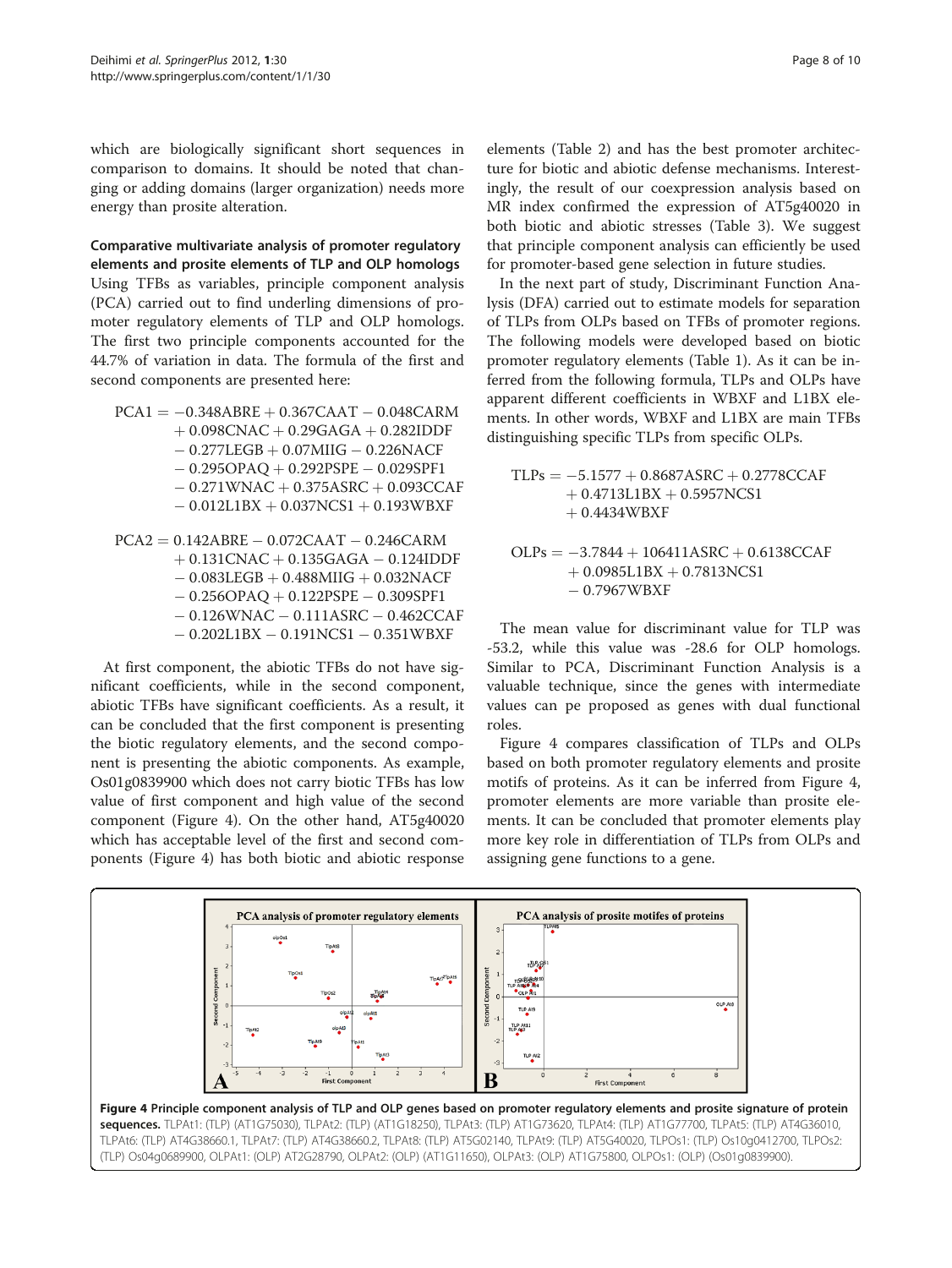## Importance of promoter elements in the success of genetic transformation

Commonly, in genetic transformation procedure, after cloning the gene, general promoters such as 35 S are used. However, regarding the key role of promoter for proper function, a special attention should be paid to cloning and transformation of outstanding promoter as well as gene to obtain satisfactory result we suggest that in new transformation activities a. As example, Kim et al., [\(2008](#page-9-0)) observed that seed-specific promoter is prerequisite for proper function of fatty acid desaturase genes in altering the unsaturated fatty acid content of oilseeds by genetic manipulation expression (Kim et al. [2008](#page-9-0)).

Up to now, the majority of researchers just considered individual gene to predict gene function. The approach employed in this research considering coexpressed gene with gene of interest and promoter analysis, as well as illustrating prosite structure can result in reveal valuable findings about protein function in different pathway. In particular, the unique regulatory elements (responding to different sorts of stresses) open a new avenue in genetic engineering trough manipulating of cis-acting regulatory elements on promoter region.

## Conclusion

Here, for the first time, we demonstrated that promoter analysis of TLPs and OLPs can explain multiple roles of TLPs and OLPs in biotic and abiotic stresses. In addition, we showed that analysis of coexpressed genes with gene of interest analysis can provide valuable insight in dtertmination of diverse role of genes. In conclusion, our results revealed that, new computational tools such as coexpressed gene analysis, cis regulatory analysis and in silico protein analysis can identify the outstanding TLPs and OLPs homologue involving in response to biotic and abiotic stresses. Discovering the genes with dual resistance functions in biotic and abiotic stresses is a major advance in genetic transformation. Furthermore, the present methods can be efficiently employed in discovering the unknown function of genes.

## Material and methods

## Promoter analysis

Genome-wide collection of all genes encoding OLPs (acting against salt stress) (AT1G75800, AT2G28790, AT4G36010, ATOSM34 or AT4G11650.1, Os01g0839900) and TLPs (acting against fungal stress) (AT1G73620, AT1G77700, AT4G36010, AT4G38660.1, AT4G38660.2, AT5G02140, AT5G40020, AT1G18250, AT1G75030, OS04G0689900, Os10g0412700) in the Arabidopsis and Rice genomes carried out using Genomatix ([http://www.genomatix.de/](http://www.genomatix.de/en/index.html) [en/index.html\)](http://www.genomatix.de/en/index.html) and TAIR (<http://www.arabidopsis.org/>) databases.

Cis-acting regulatory elements of each group of TLPs and OLPs were recognized by in silico promoter analysis using Genomatix ([http://www.genomatix.de/en/index.](http://www.genomatix.de/en/index.html) [html\)](http://www.genomatix.de/en/index.html) and PlantCARE ([http://bioinformatics.psb.ugent.](http://bioinformatics.psb.ugent.be/webtools/plantcare/html/) [be/webtools/plantcare/html/\)](http://bioinformatics.psb.ugent.be/webtools/plantcare/html/) databases.

To highlight the roles of specific TFBS in promoter activity, the general core promoter elements (such as TATA-box) were disregarded. The number and position of promoter regulatory elements, particularly hormonal, biotic and abiotic ones were compared between TLPs and OLPs.

#### Coexpressed genes analysis

All TLPs and OLPs locuses of Arabidopsis thaliana has been selected from TAIR database ([www.arabidopsis.](http://www.arabidopsis.org) [org](http://www.arabidopsis.org)). In order to analyze the coexpressed gene we used ATTED-II [\(http://atted.jp\)](http://atted.jp) was used. This database collects gene expression data in Arabidopsis from a wide range of microarray experiments. Three hundered coexpressed genes by each TLP and OLP locus were extracted from abiotic, biotic, hormone and light experiments in this database. To avoid discarding potentially important coexpressed gene pairs having low Pearson's correlation coefficient (PCCs), ATTED-II employs a new measure of gene coexpression, Mutual Rank (MR). Correlation rank is asymmetric, namely the rank of gene B from gene A is not the same as the rank of gene A from gene B. And thus, those two ranks are geometrically averaged, which we call Mutual Rank (MR). MR(AB) =  $\sqrt{ }$  $(Rank(A \rightarrow B) \times Rank(B \rightarrow A)).$ 

For any given pair, gene A and gene B, the MR is calculated as an average of the rank of gene B in the coexpressed genes to gene A and the average of the rank of gene A to gene B. We selected the coexpressed gene in each experiment by MR < 10 [\(Additional file 1,](#page-9-0) Table [3](#page-5-0)).

## Domains and prosites

In order to investigate all TLPs and OLPs protein structure, domains and prosites identification were applied. All 14 protein sequences of TLPs and OLPs (10 TLPs, and 4 OLPs) extracted from NCBI [\(http://www.ncbi.](http://www.ncbi.nlm.nih.gov/) [nlm.nih.gov/](http://www.ncbi.nlm.nih.gov/)). Protein domains have been extracted from pfam database (<http://pfam.sanger.ac.uk/>) and prosites from NPS (PROSCAN) database ([http://npsa-pbil.ibcp.](http://npsa-pbil.ibcp.fr/cgi-bin/npsa_automat.pl?page=/NPSA/npsa_proscan.html) [fr/cgi-bin/npsa\\_automat.pl?page=/NPSA/npsa\\_proscan.](http://npsa-pbil.ibcp.fr/cgi-bin/npsa_automat.pl?page=/NPSA/npsa_proscan.html) [html\)](http://npsa-pbil.ibcp.fr/cgi-bin/npsa_automat.pl?page=/NPSA/npsa_proscan.html).

#### Multivariate analysis

Principle Component Analysis and Discriminant Function Analysis by Minitab 16 package [\(www.minitab.com/](http://www.minitab.com/)). For performing the above mentioned analysis, different promoter regulatory elements and prosite motifs were used as variables (Table [1](#page-2-0) and [Additional file 3](#page-9-0)).